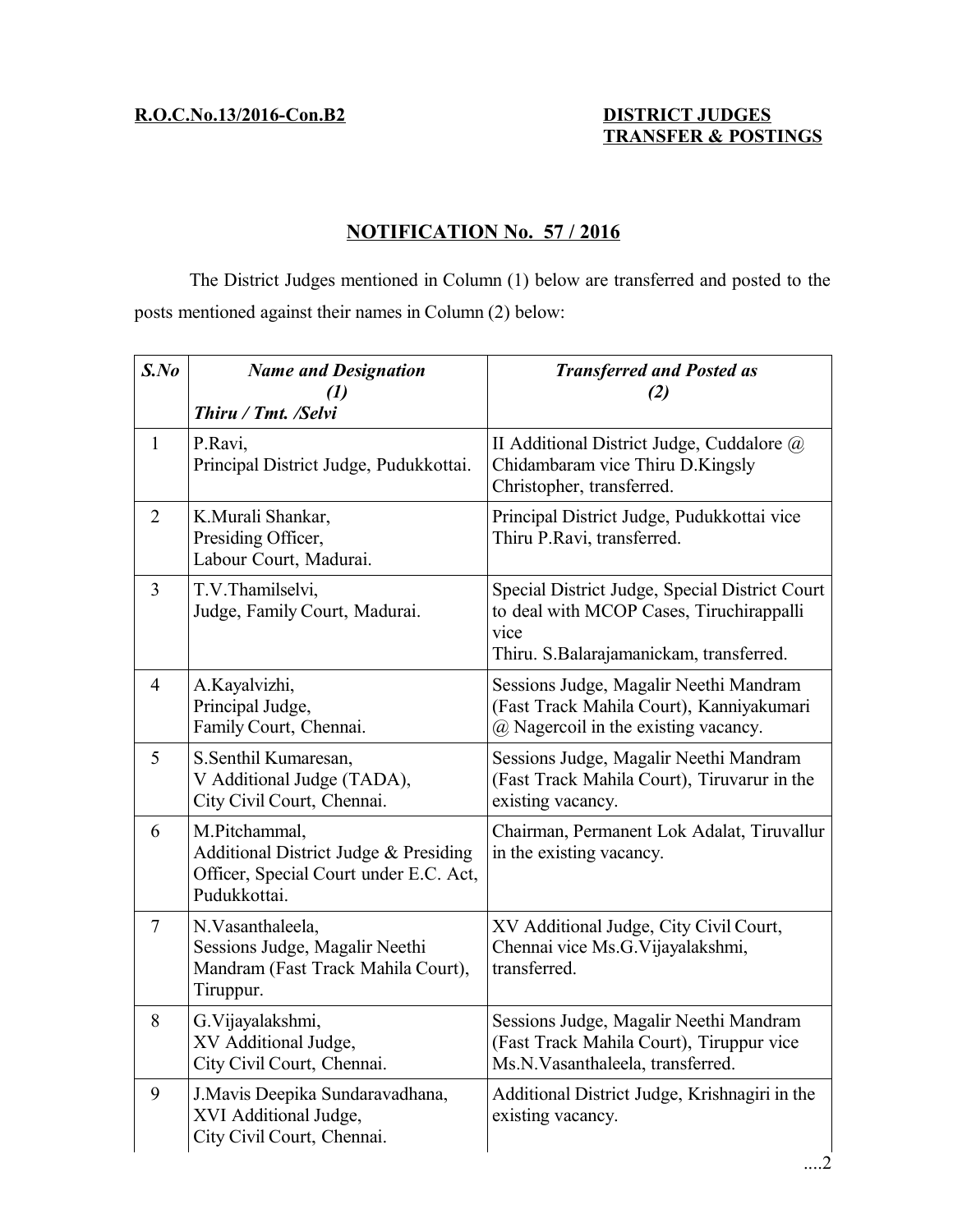| $S$ .No | <b>Name and Designation</b><br>(1)<br>Thiru / Tmt. /Selvi                                                  | <b>Transferred and Posted as</b><br>(2)                                                                                              |
|---------|------------------------------------------------------------------------------------------------------------|--------------------------------------------------------------------------------------------------------------------------------------|
| 10      | D.Kingsly Christopher,<br>II Additional District Judge,<br>Cuddalore @ Chidambaram.                        | Additional District Judge & Presiding<br>Officer, Special Court under E.C. Act,<br>Pudukkottai vice Ms.M.Pitchammal,<br>transferred. |
| 11      | S.Meenakumari,<br>XIV Additional Judge (CBI Cases),<br>City Civil Court, Chennai.                          | Chairman, Permanent Lok Adalat,<br>Tiruchirappalli vice Thiru K.Subramanian,<br>transferred.                                         |
| 12      | P.Benjamin Joseph,<br>XIX Additional Judge,<br>City Civil Court, Chennai.                                  | I Additional District Judge, Erode in the<br>existing vacancy.                                                                       |
| 13      | K.Subramanian,<br>Chairman, Permanent Lok Adalat,<br>Tiruchirappalli.                                      | Sessions Judge, Magalir Neethi Mandram<br>(Fast Track Mahila Court), Tiruvannamalai<br>vice Thiru Rama Parthiban, transferred.       |
| 14      | Rama Parthiban,<br>Sessions Judge, Magalir Neethi<br>Mandram (Fast Track Mahila Court),<br>Tiruvannamalai. | Chairman, Permanent Lok Adalat, Chennai<br>vice Thiru K.Ayyappan, transferred.                                                       |

# **HIGH COURT, MADRAS.** Sd/- T.RAVINDRAN, **DATED: 28.04.2016. REGISTRAR GENERAL.**